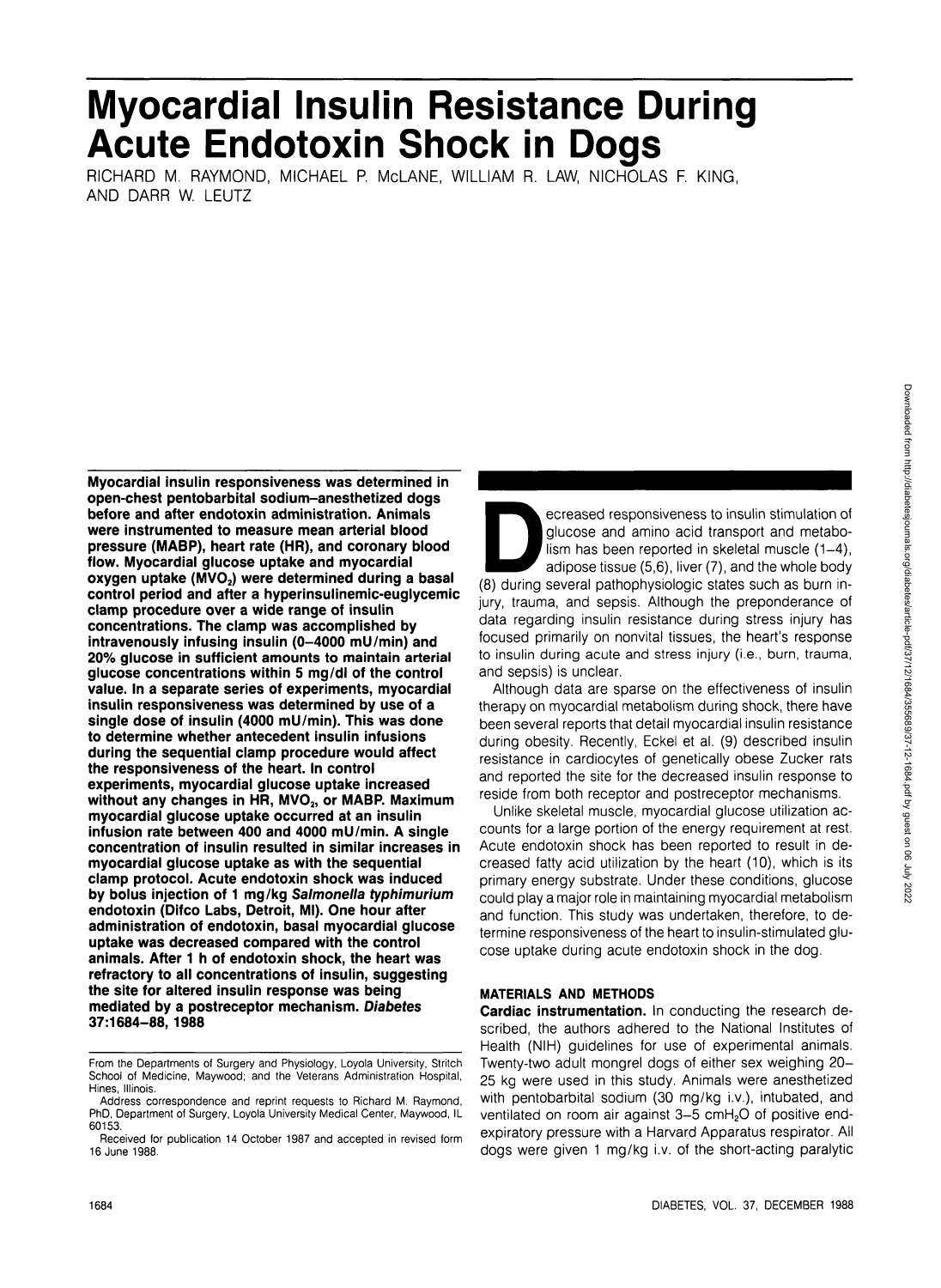

**FIG. 1. Dose-response curves of insulin-stimulated myocardial glucose uptake in control (0,**  $n = 5$ **) and endotoxin (0,**  $n = 4$ **) dogs.** 

drug succinylcholine chloride to achieve muscle relaxation during surgical instrumentation.

A left thoracotomy was made in the fifth intercostal space. Blood flow through the circumflex artery was monitored with an electromagnetic flow probe (Gould, Oxnard, CA). A silicone rubber (Silastic) catheter was placed in the descending thoracic aorta and coronary sinus for collecting blood samples for chemical analyses and to monitor heart rate and arterial blood pressure (Gould P23 pressure transducer). Two small Tygon catheters (Cardiovascular Instrument, Wakefield, MA) were positioned in the right atrial appendage for insulin and glucose infusions.

**Experimental protocol.** After a stabilization period of  $\sim$ 30 min, cardiac hemodynamic and metabolic profiles were determined during a basal control and after sequential hyperinsulinemic-euglycemic clamp periods in control animals  $(n = 5)$ . The clamps were achieved by infusing various concentrations of regular insulin from 0-4000 mU/min i.v. at 1ml/min infusion rate with variable amounts of 20% glucose to maintain arterial glucose concentration within 5 mg/dl of the basal value. Animals were considered clamped when three successive arterial glucose samples, taken within 15 min, did not vary by >5 mg/dl. All insulin infusions were for a minimum of 60 min. In a separate group of animals, after basal measurements, shock ( $n = 4$ ) was induced by a bolus injection of 1 mg/kg i.v. Salmonella typhimurium endotoxin (Difco, Detroit, Ml). Animals were monitored for 1 h, during which glucose was infused as required to maintain plasma glucose at the preendotoxin level. At 1 h of endotoxin shock, hemodynamic and metabolic profiles were determined during a basal-shock period and then during clamp procedures by means of various insulin concentrations, as described above. In a separate group of animals, a single dose of insulin (4000 mU/min) was infused during control ( $n = 8$ ) and after 1 h of shock ( $n = 5$ ) to determine the response of the heart to a single insulin concentration.

**Calculation and chemical analyses.** Blood samples were collected from the arterial pressure and coronary sinus catheters. These samples were analyzed as follows: 1) oxygen content with a Radiometer ABL-3 acid-base laboratory, 2) glucose with a Yellow Springs glucose analyzer (model 23A, Yellow Springs, OH), 3) plasma insulin was determined by



**FIG. 2. Effect of endotoxin shock on myocardial glucose uptake before insulin infusion. One-hour shock value also represented in Fig. 1 during basal insulin-infusion period. \*P < .05.**

standard radioimmunoassay techniques; and 4) myocardial uptakes of glucose and oxygen were calculated as the product of the appropriate arteriocoronary sinus difference and coronary blood flow. Blood pressure was recorded continuously on a Gould 2800s physiologic recorder. Total blood volume required for all analyses  $\leq$ 5 ml.

**Statistical analyses.** Data were analyzed with one- and twoway analysis of variance measures. Student-Newman-Keuls' or Dunnett's test was used for determining differences among means and were considered significant when yielding a P value of  $\leq$ .05.

#### **RESULTS**

Figure 1 graphically illustrates the changes in insulin-stimulated myocardial glucose uptake in control ( $n = 5$ ) and shocked ( $n = 4$ ) animals. In the control group, insulin resulted in a dose-dependent increase in glucose uptake, reaching a plateau response between 400 and 4000 mU/ min insulin infusion. In contrast to the myocardial insulin response in control animals, acute endotoxin shock induced a myocardial insulin refractoriness to glucose uptake throughout the entire range of insulin concentrations. One hour of endotoxin shock also decreased the basal myocar-



**FIG. 3. Plasma insulin concentration in control (** $n = 5$ **) and shocked (n = 4) animals during sequential insulin infusions (hyperinsulinemiceuglycemic clamp). \*P < .05 compared with corresponding basal value; +P < .05 compared with shock value.**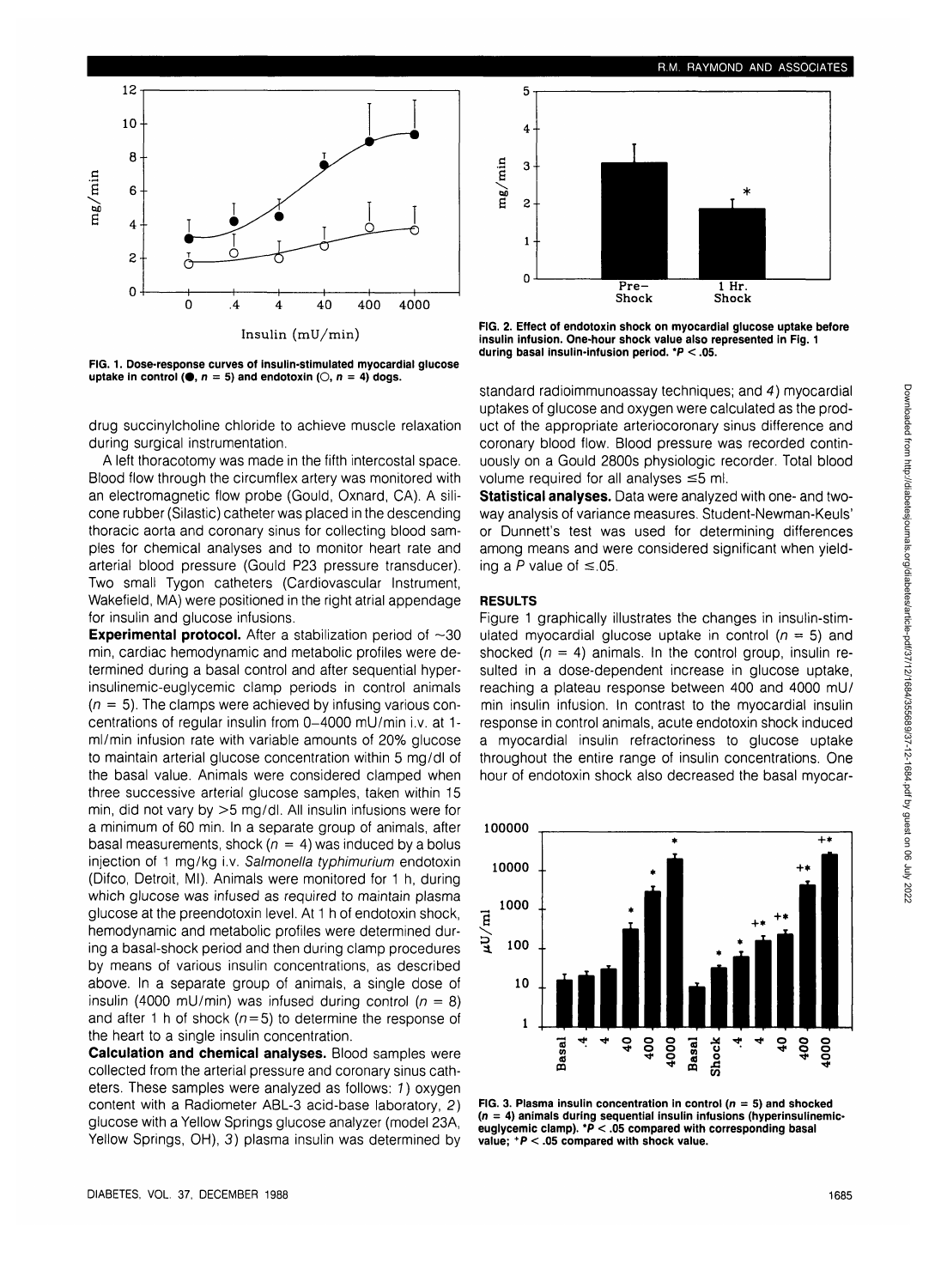

**FIG. 4. Myocardial glucose uptake during basal period and after 1 h of 4000-mU/min insulin infusion (clamp). Solid bars, control animals (n = 8); hatched bars, shocked animals (n = 5). Basal period in shocked groups was 1 h after endotoxin administration. \*P < .05 compared with basal value.**

dial glucose uptake compared with the preendotoxin value (Fig. 2).

Figure 3 illustrates changes in plasma insulin concentration in control and shocked animals during each insulin infusion. Similar changes in plasma insulin concentration occurred in both groups of animals; however, endotoxin shock resulted in an increase in plasma insulin from  $11 \pm 3$  to  $32 \pm 5 \,\mu$ U/ml.

In a separate group of control  $(n = 8)$  and shocked  $(n = 5)$  animals, only a single concentration of insulin (4000) mU/min) was infused during the clamp protocol (Fig. 4). In the control group, the increase in glucose uptake during this single dose of insulin infusion was similar to the glucose uptake achieved in control animals during the sequential clamp protocol at the corresponding insulin dose. A similar response also occurred in the group of shocked animals receiving a single dose of insulin; the heart was as refractory

## to this single dose of insulin as it was during the sequential clamp protocol.

In a few animals ( $n = 8$ ), the weight of the left ventricle, perfused by the circumflex artery, was determined by infusing Monastral blue dye into the circumflex artery at the completion of the experiment. Average weight from these hearts was  $55.4 \pm 3.8$  g.

Table 1 lists the changes in MABP, coronary flow, arterial glucose concentration, rate of exogenous glucose infusion, HR, and MVO<sub>2</sub> during each of the experimental periods. In the control nonshocked animals, insulin infusion resulted in an increase in coronary blood flow but did not affect HR, MABP, or MVO<sub>2</sub>. After 1 h of endotoxin shock, MABP was reduced, with a concomitant reduction in coronary blood flow; however, HR and MVO<sub>2</sub> were not different from control after 1 h of endotoxin shock. Insulin infusion during shock increased MABP and coronary blood flow but did not affect HR or MVO<sub>2</sub>. Arterial glucose concentration was maintained within 5 mg/dl of the preendotoxin values throughout the experimental protocol. To maintain arterial glucose concentration within 5 mg/dl of the basal value, exogenous glucose had to be continuously infused after endotoxin administration, resulting in a glucose infusion rate during the basal shock period of 4  $\pm$  2 mg  $\cdot$  kg<sup>-1</sup>  $\cdot$  min<sup>-1</sup>. The rate of exogenous glucose infusion in the shocked animals was significantly above that of the control group during the 0.4- and 4-mU/min insulin infusions. Insulin infusions of 40-4000 mU/min had similar rates of exogenous glucose infusion in both control and shocked groups.

## **DISCUSSION**

After 1 h of acute endotoxin shock in the dog, myocardial insulin responsiveness was diminished in comparison with nonshocked animals. Lack of response or refractoriness of the heart to insulin-stimulated glucose uptake occurred over a wide range of plasma insulin concentrations and was sim-

#### TABLE 1

Hemodynamic and metabolic changes during sequential insulin infusions

|                                                                                | Insulin (mU/min) |                            |                          |                |                |                 |
|--------------------------------------------------------------------------------|------------------|----------------------------|--------------------------|----------------|----------------|-----------------|
|                                                                                | 0                | 0.4                        | 4                        | 40             | 400            | 4000            |
| Mean arterial blood pressure (mmHg)                                            |                  |                            |                          |                |                |                 |
| Control                                                                        | $109 \pm 4$      | $112 \pm 5$                | $120 \pm 10$             | $123 \pm 9$    | $121 \pm 9$    | $119 \pm 11$    |
| Endotoxin shock                                                                | $73 \pm 12^{*}$  | $92 \pm 10$ <sup>*</sup> t | $104 \pm 8$ <sup>+</sup> | $101 \pm 9$ t  | $102 \pm 8$ t  | $105 \pm 8$ †   |
| Heart rate (beats/min)                                                         |                  |                            |                          |                |                |                 |
| Control                                                                        | $165 \pm 10$     | $168 \pm 8$                | $165 \pm 9$              | $168 \pm 11$   | $163 \pm 9$    | $160 \pm 11$    |
| Endotoxin shock                                                                | $156 \pm 12$     | $166 \pm 13$               | $160 \pm 11$             | $160 \pm 9$    | $160 \pm 9$    | $156 \pm 9$     |
| Myocardial oxygen uptake (ml/min)                                              |                  |                            |                          |                |                |                 |
| Control                                                                        | $5.3 \pm 1$      | $5.1 \pm 1$                | $6.1 \pm 1$              | $6.3 \pm 1$    | $5.8 \pm 1$    | $6.0 \pm 1$     |
| Endotoxin shock                                                                | $4.7 \pm 1$      | $5.5 \pm 0.2$              | $5.5 \pm 0.5$            | $6.0 \pm 1$    | $6.0 \pm 1$    | $7.0 \pm 1$     |
| Arterial glucose (mg/dl)                                                       |                  |                            |                          |                |                |                 |
| Control                                                                        | $64 \pm 3$       | $65 \pm 3$                 | $67 \pm 4$               | $64 \pm 4$     | $62 \pm 2$     | $62 \pm 2$      |
| Endotoxin shock                                                                | $69 \pm 2$       | $65 \pm 2$                 | $66 \pm 3$               | $64 \pm 2$     | $62 \pm 3$     | $61 \pm 3$      |
| Circumflex blood flow (ml/min)                                                 |                  |                            |                          |                |                |                 |
| Control                                                                        | $52 \pm 5$       | $44 \pm 6$                 | $47 \pm 4$               | $55 \pm 8$     | $57 \pm 10$    | $66 \pm 10^{+}$ |
| Endotoxin shock                                                                | $37 \pm 2^*$     | $44 \pm 3$                 | $51 \pm 5$ <sup>+</sup>  | $50 \pm 5^{+}$ | $53 \pm 4$     | $63 \pm 5$ †    |
| Glucose infusion rate (mg $\cdot$ kg <sup>-1</sup> $\cdot$ min <sup>-1</sup> ) |                  |                            |                          |                |                |                 |
| Control                                                                        | $\mathbf 0$      | $0.28 \pm 0.1$             | $1 \pm 0.3$              | $9 \pm 0.4$    | $11 \pm 1$     | $12 \pm 1$      |
| Endotoxin shock                                                                | $4 \pm 2^{*}$    | $5 \pm 1^*$                | $7 \pm 2^*$              | $9 \pm 0.5$ †  | $12 \pm 0.8$ t | $13 \pm 2$ †    |
|                                                                                |                  |                            |                          |                |                |                 |

Values for endotoxin shock group were obtained at 1 h of shock.

\*P < .05 vs. corresponding control group.

 $fP < .05$  vs. 0 (basal).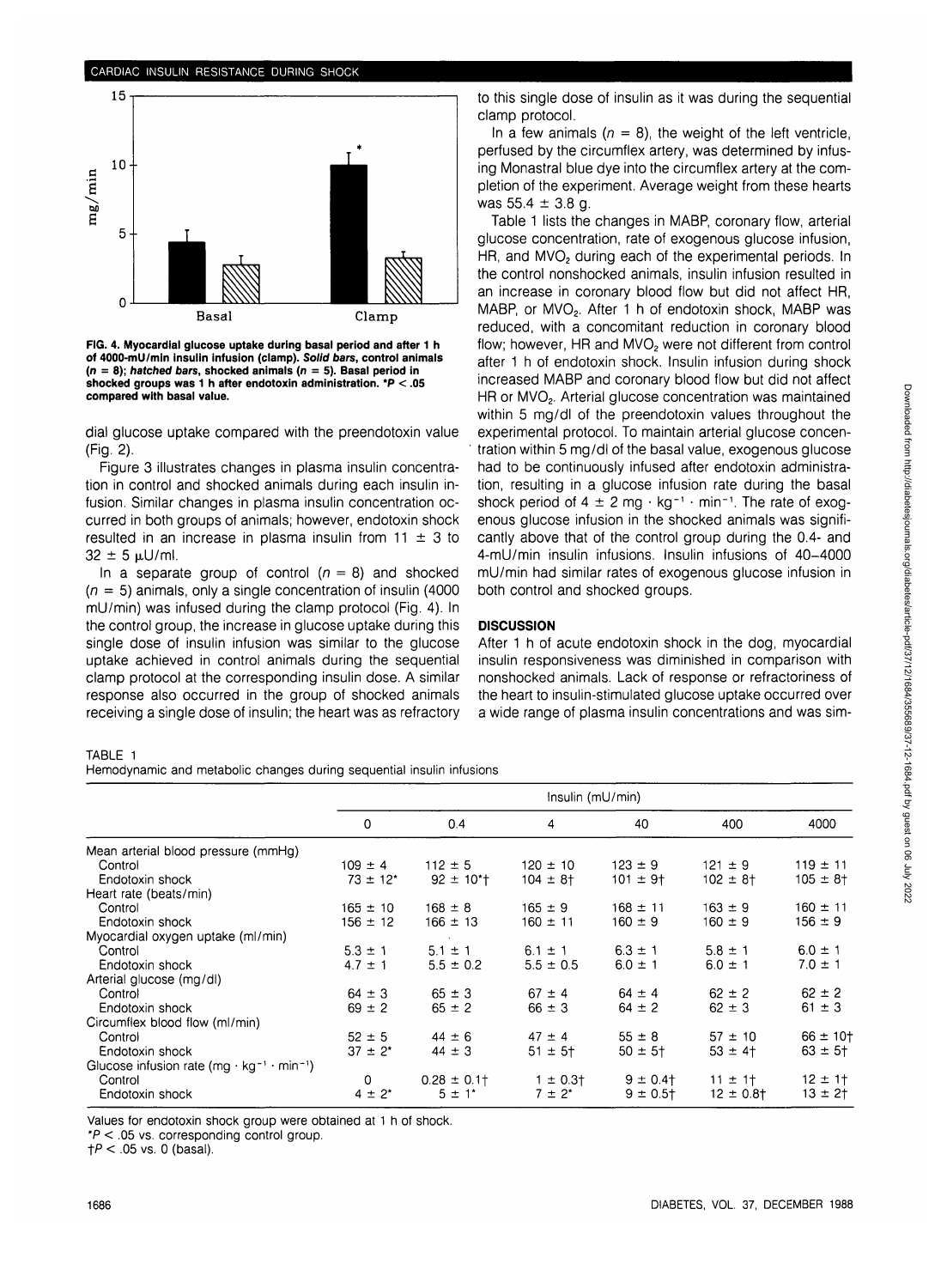**ilar** to insulin refractoriness of skeletal muscle during hyperdynamic sepsis in the dog (3) and burn injury in the rat (11).

Several reports have documented insulin resistance during stress injury such as trauma, burn, and sepsis, but these reports have generally focused on nonvital tissues such as skeletal muscle (11,12) and adipose tissue (5,6). However, a recent report by Clemens et al. (7) documented insulin resistance in the liver of septic rats.

In previous reports, insulin responsiveness was assessed by infusing insulin intra-arterially into the test organ (2,3,13). This procedure ensured that no locally infused insulin reached the systemic circulation and also prevented changes in skeletal muscle blood flow and oxygenation, because blood flow was kept constant with a blood pump. In this study, we used the hyperinsulinemic-euglycemic clamp technique to vary plasma insulin over a wide range of physiologic and supraphysiologic concentrations. This clamp technique (14) has been used by many investigators to measure in vivo insulin response during various endocrinopathies such as obesity (15), diabetes (14), renal (16) and hepatic (17) dysfunction, trauma, and burn injury (8). The euglycemic clamp technique was helpful in determining myocardial insulin resistance because it maintained a steadystate concentration of arterial glucose and thereby prevented the rapid changes in plasma glucose often seen in dogs during endotoxin shock (18).

Use of the sequential insulin dose-response technique has raised questions about the appropriateness of antecedent insulin infusions on subsequent insulin responses (19). In this study, we have shown that in separate groups of animals (control and shocked), a single dose of insulin resulted in similar glucose uptakes, and we have indicated that sequential insulin infusions from 0.4 to 4000 mU/min do not affect the responsiveness of the heart to insulin-stimulated glucose uptake, in agreement with reports with similar clamp protocols (20,21). We recently reported that myocardial glucose uptake is increased during clamping and is sustained without change for 3 h (22). During the 3-h clamp protocol, no subsequent increases in exogenous glucose infusion were required to maintain the increase in glucose uptake.

Although evidence in the literature for myocardial insulin resistance during noncardiogenic shock is lacking, myocardial insulin resistance itself is not unprecedented. Zaninetti et al. (15) recently documented insulin resistance from hearts of obese rats. Their data indicated that decreased insulin binding or downregulation of insulin receptors was not responsible for the insulin resistance state. However, their results did implicate an intracellular defect distal to the insulin receptor as the site for myocardial insulin resistance. Eckel et al. (9) also reported similar findings from isolated cardiocytes of genetically obese Zucker rats. Their data demonstrated a decrease in the number of low-affinity insulin binding sites with no change in high-affinity sites; however, despite the involvement of low-affinity sites, this mechanism could not readily explain the decreased responsiveness of cardiocytes during obesity. Results from obese rats strongly indicate a postreceptor mechanism responsible for insulin resistance during obesity (9,23,24). Zaninetti et al. (23) reported decreased basal glucose transport, no alteration in insulin sensitivity, and decreased insulin responsiveness in perfused hearts of obese rats. Eckel et al. (9) reported a decreased myocardial insulin responsiveness, suggesting a postreceptor mechanism that may include alterations in the glucose transport system. In our study, the shape of the insulin-stimulated dose-response curve in shocked animals agrees with a postreceptor mechanism (25) mediating myocardial insulin unresponsiveness during acute endotoxin shock.

Rosen et al. (26) recently described lipid metabolismdependent and -independent mechanisms that alter glucose uptake in hearts of obese rats. In diabetic rats, data suggest that free-fatty acid (FFA) oxidation, derived from endogenous lipid stores, results in decreased myocardial glucose uptake. During endotoxin shock, exogenous freefatty usage by the myocardium has been reported to be decreased (10), but whether endogenous lipolysis or intracellular FFAs are increased during acute endotoxin shock is unclear. Recent evidence from Dhainaut et al. (27) has shown that patients suffering from septic shock had reductions in myocardial glucose, FFA, and ketone uptakes, whereas myocardial oxygen uptake was unaltered. These data suggest that our model of acute endotoxin shock in the dog closely mimics metabolic changes seen in humans during sepsis.

The hemodynamic changes after endotoxin administration agree with previous reports (27,28). During the 1-h shock protocol, the increased glucose infusion rate required to maintain arterial glucose concentration clamped after endotoxin administration has been shown to result from an increased rate of disappearance  $(R<sub>d</sub>)$  of glucose (29). For a discussion of the potential mechanisms responsible for increased  $R_d$  of glucose during endotoxin and bacteremic shock see Raymond et al. (13), Romanowsky et al. (30), and Raymond et al. (31).

It remains unclear whether the mechanism(s) responsible for inducing myocardial insulin resistance during obesity and diabetes can be extrapolated to hearts during endotoxin shock. Further studies are required to clarify these suggested mechanisms during endotoxin and other modalities of acute shock.

## **ACKNOWLEDGMENTS**

We gratefully appreciate the technical assistance of Richard Raymond, Jr., and Dean A. Gibbons. We thank Patricia Pates for help in editing and typing the manuscript.

This research was supported by NIH Grant HL-31163 and the Veterans Administration.

#### **REFERENCES**

- 1. Karlstad MD, Sayeed MM: L-Aminoisobutyric acid transport in rat soleus muscle during endotoxic shock. Am J Physiol 248:R142-46, 1985
- 2. Raymond RM, Harkema JM, Emerson TE: Skeletal muscle insulin resistance during Escherichia coli bacteremic shock in the dog. Surgery 90:853-59, 1981
- 3. Raymond RM, Klein DM, Gibbons DA, Jacobs HK, Emerson TE: Skeletal muscle insulin unresponsiveness during chronic hyperdynamic sepsis in the dog. J Trauma 25:845-55, 1985
- 4. Thomas R, Aikawa N, Burke JF: Insulin resistance in peripheral tissues after a burn injury. Surgery 86:742-47, 1979
- 5. Holley DC, Spitzer JA: Insulin action and binding in adipocytes exposed to endotoxin in vitro and in vivo. Ore Shock 7:3-12, 1980
- 6. Spitzer JA, Holley DC: Alterations in insulin action by endotoxin in vitro. Adv Shock Res 2:129-36, 1979
- 7. Clemens MG, Chaudry IH, Daigneau N, Baue AE: Insulin resistance and